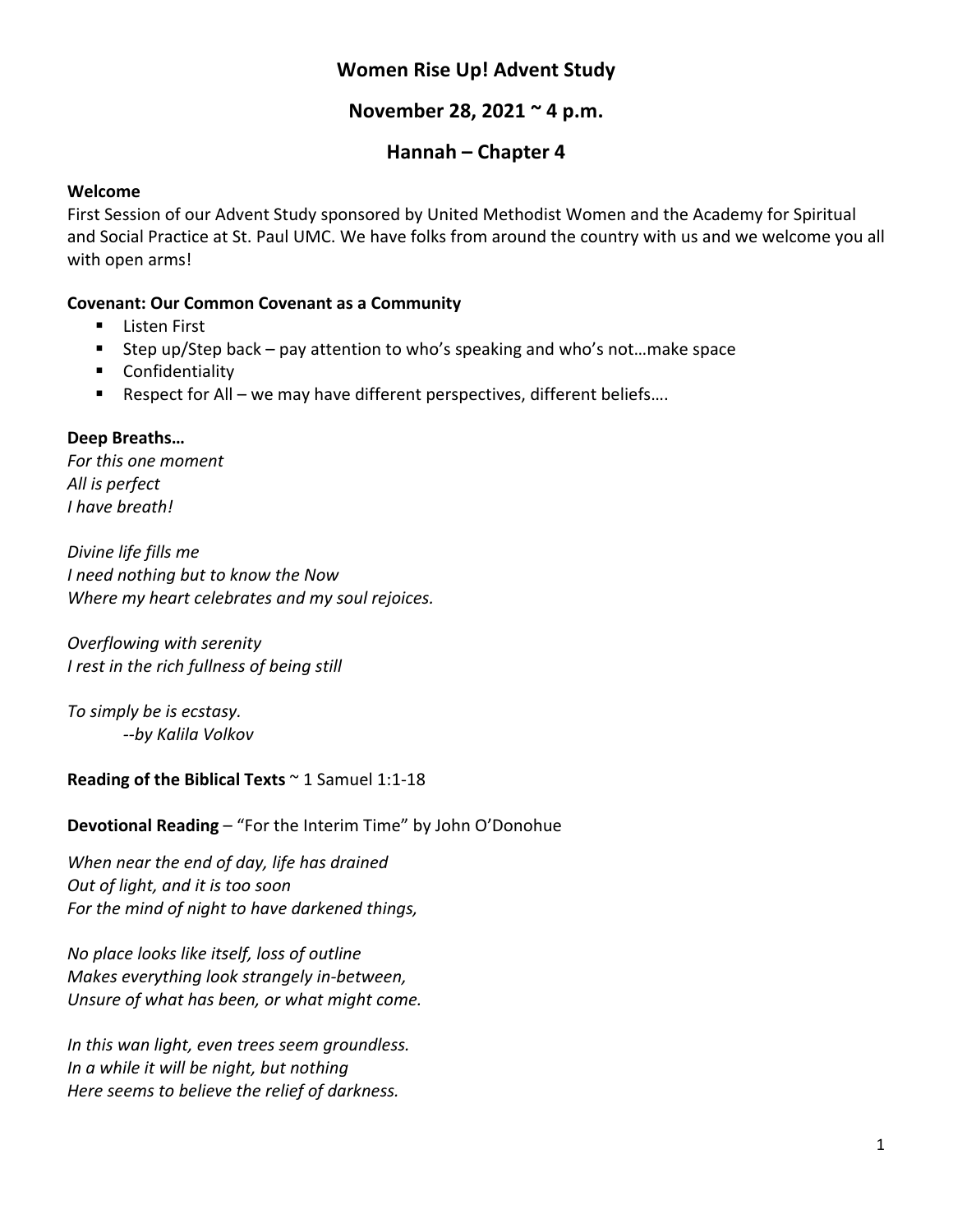*You are in this time of the interim Where everything seems withheld.*

*The path you took to get here has washed out; The way forward is still concealed from you.*

*"The old is not old enough to have died away; The new is still too young to be born."*

*You cannot lay claim to anything; In this place of dusk, Your eyes are blurred; And there is no mirror.*

*Everyone else has lost sight of your heart And you can see nowhere to put your trust; You know you have to make your own way through….*

*…What is being transfigured here in your mind, And it is difficult and slow to become new. The more faithfully you can endure here, The more refined your heart will become For your arrival in the new dawn.*

*from: "To Bless the Space Between Us" by John O'Donohue. Pub in 2008 by Doubleday.*

Poor Hannah. One of two wives of Elkanah – the other wife being Peninnah who had several children. Hannah was so distraught and desperate to have a child – a desire that haunted her for years. She, too, was faithful to a God who she believed heard her and cared about her…even though her prayers for a child went unanswered for years. She was living in the "Interim Time" which John O'Donohue so aptly described. As he said, "..it is difficult and slow to become new. The more faithfully you can endure here, the more refined your heart will become for your arrival in the new dawn."

This Biblical story is filled with all sorts of "issues" to address: role of women and motherhood, multiple wives, humiliation, faith. Hannah was living in a time when people believed God decided when or if a child would come into the world. But Hannah didn't seem to lose faith in that God in spite of the forces working against her.

We are aware that pregnancy was – and still is in some cultures – a key role for women, a definer of her worth and a guarantee of descendants which were important in that day and this day. That cultural message was not lost on Hannah. She was bereft. Desperate. To not have children was a curse, of sorts. We've witnessed this in the lives of other biblical women…yearning for a child that would bring, not only joy, but value and new generations.

According to commentary in the Common English Bible, "A barren woman, Hannah, ridiculed by her rival (Peninnah) is God's instrument to begin the transition to kingship in Israel. God's use of barren women to advance the story of Israel is also displayed in the stories of Sarah." We know that Hannah eventually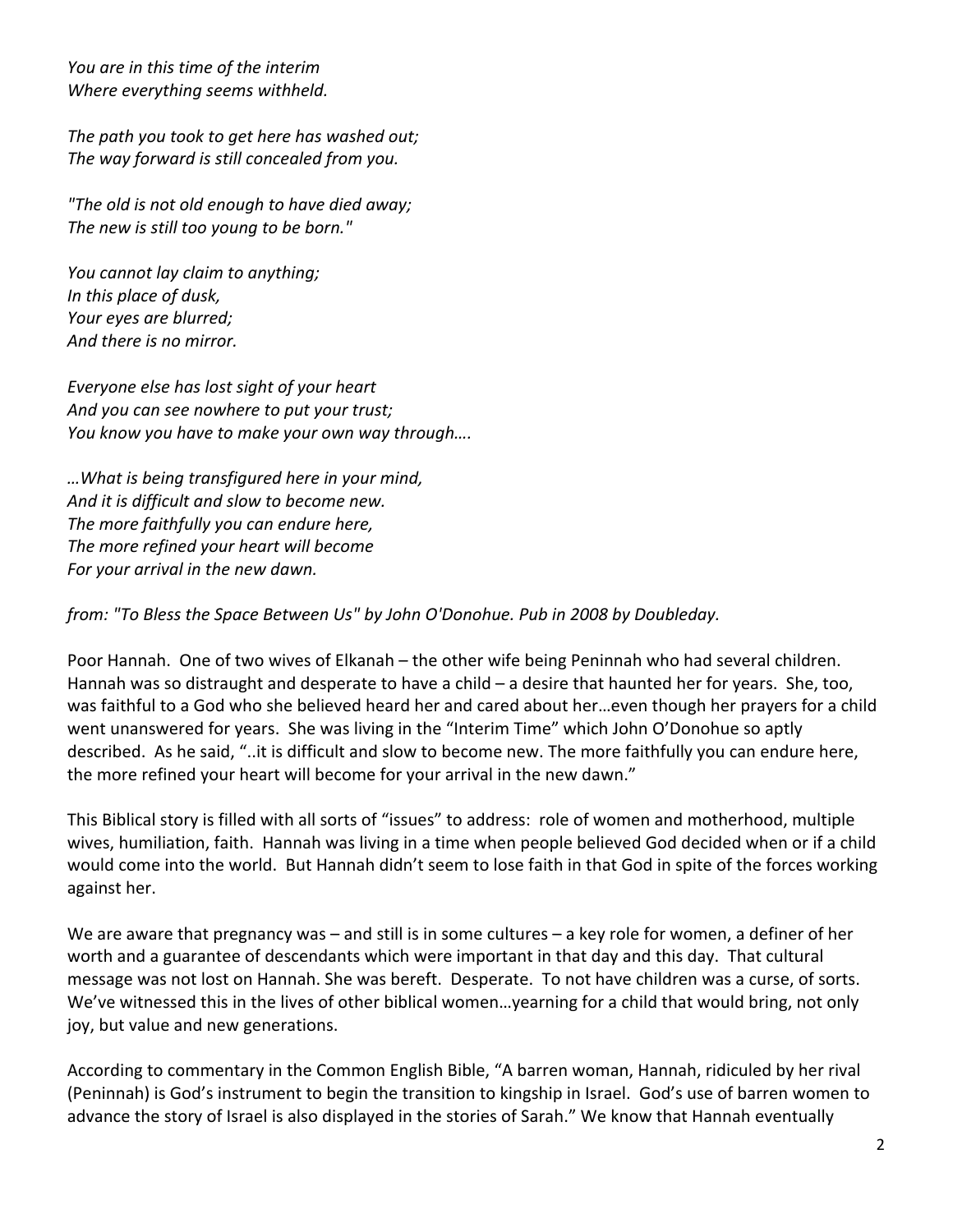birthed Samuel who eventually chose and empowered Saul and David as kings of Israel. The barren-ness, one might conclude, might not necessarily be a curse, but perhaps a badge of honor.

Hannah's life is one of challenge, for sure. She wanted something so badly. She suffered with great sadness, disappointment and depression. She even lived with a man who just didn't get it which, I suspect, deepened Hannah's distraught. We read that Elkanah asked her, "Why do you weep?" The cultural message about the import of having children was lost on Elkanah, for sure.

BUT Hannah was persistent and she did not hesitate to bargain with God. She makes a solemn promise to dedicate any son to God's purpose which she did.

Katey, who weaves personal stories into each chapter in her book, recalls her own personal journey of persistence when praying for her grandmother, Honey, who meant the world to her. Katey prayed for her to live. How she wished she hadn't died. She describes this angst as well as confessing that the year Honey died, her parents divorced. What would happen next?

We've heard the saying that "God hears all our prayers, but may respond with silence". What does that mean for us? It is said that Hannah went 19 years before God "answered" her prayer. How many of us would have been this persistent? How many of us would hang onto a dream – an unfulfilled dream?

**Break out group: 10 minutes** – Question – introduce each other and respond to this question: Describe a time when your prayers went unanswered or were answered in a different way. How did that make you feel? How did you make your way through any disappointment that might have resulted?

After sharing her story of her grandmother, Honey, dying, Katey writes of her relationship with the church – a place where she found comfort and friendships but also a place of discomfort, fear and doubt. Katey's life in the church has been a mixed bag. Katey details her experiences around sexuality and the prohibitions placed on young people. She wrote about the "Purity" pledge when one commits to not having sex until marriage and also lectures about behaviors that were either "right" or "wrong" and if one crossed the line, psychological damage caused from being shunned or criticized by adults and others if one didn't live a straight and narrow life! Katey witnessed the "shaming" of young women who violated the "norms" and, given the age of most of us on this zoom call, I bet we can remember going through situations such as these.

Katey writes about "guarding your heart" and her experience of being given the message to "shut out the possibility of love, which includes shutting down vulnerability." Fortunately, through authors such as Brene Brown, this concept has been challenged and actually reversed. Brown writes in her book "The Gifts of Imperfection" that "vulnerability is our most accurate measurement of courage". Katey expounds on this by writing that "Designing one's life around avoiding pain was not a divinely inspired goal. It was motivated by fear, not love." Messages given to us by trusted adults when we're teens, are powerful – for good or bad.

## **Break Out Session** – **(20 minutes) Remember your group #**

*Question for discussion:* "Guard your heart" is a message some churches preach as a caution against dating and sexual intimacy. What messages about being vulnerable have you received throughout your life? What do you believe vulnerability ought to look like in our faith communities?